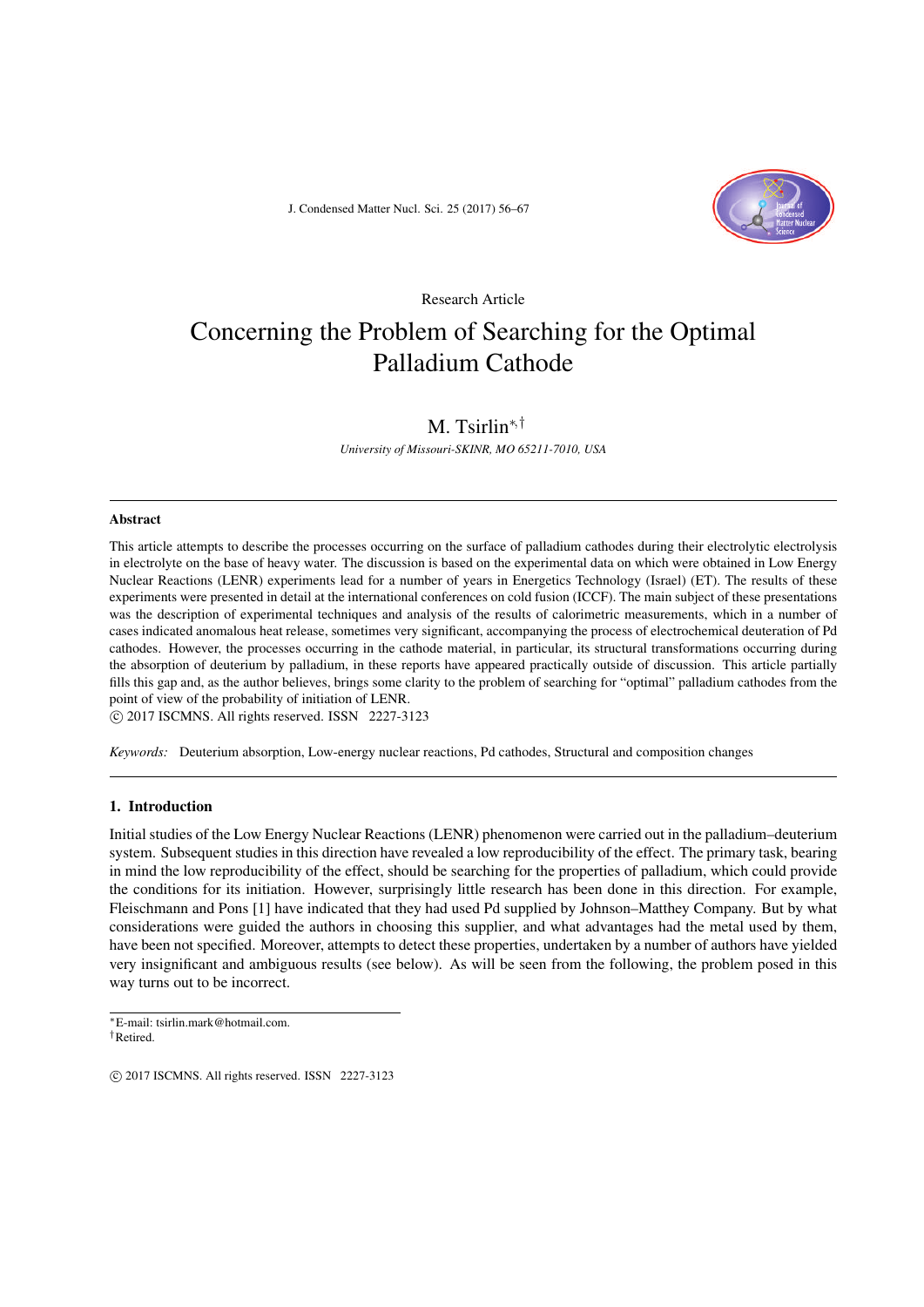In a few attempts of this kind, attention was paid to the various physical and structural properties of the original Pd, which used as a cathode in the electrochemical process [2–8].

Similar studies have also been carried out at ET for a number of years. In the course of these studies, it was established that during electrolytic deuteration, a number of processes occur on the surface of the palladium cathode, due to the various causes. Wherein, the metal undergoes complex structural transformations, and the cathode surface significantly changes its relief, and elementary and phase compositions. Some of these processes, as will be shown below, occur very rapidly, starting from the moment of the initial contact of the cathode with the electrolyte.

The result of these studies was the understanding of the variety and complexity of the phenomena occurring on the Pd surface and in the near-surface layer of Pd cathode during its electrolytic deuteration. In addition, the futility of attempts to optimize the properties of the initial Pd with the aim of initiating the LENR became apparent.

#### 2. Experiment and Discussion**<sup>a</sup>**

#### 2.1. Palladium

The main material for the study at ET was Pd, prepared by a group led by Dr. V. Violante (ENEA, Italy) in the framework of joint work ET with ENEA. In addition, the samples of purity 99.5–99.9% obtained from other sources were used, including the metal supplied by Johnson–Matthey. Details of the experimental procedure used in electrolytic experiments performed by ET are described in [9,10]. It is known, that a palladium produced by various manufacturers and certificated as the metal of high purity, contains a number of contaminants. They can be divided into three types: First type (Pt, Ni, Ag, Ir, Rh, and Au) form with Pd unlimited solid solutions, second type (Ti, Zn, Al, B, Ca, Cr, Fe, Si, Mg, and Si) form the intermediate phases with Pd, and of the third type (e.g., Cu) form with Pd the solid solutions of the various structures depending on their concentrations. It is reasonable to assume that impurities of first type are distributed uniformly in the metal. As for impurities of the second and third types, they form inclusions that have different the electrical conductivity and electrochemical properties. As will be seen from the following, the latter circumstance exerts a strong influence on the process of electrochemical deuteration.

A typical surface appearance of the initial palladium after rolling, vacuum annealing and etching in aqua regia is shown in Fig. 1. Thus structure is typical for palladium samples obtained from various sources. Clearly visible the slip twins (Fig. 1a), formed during rolling, and dark spots (Fig. 1b). The latter are usually located along the rolling direction and are the product of the pyrolysis of the lubricant used in the rolling of the foil during the annealing process. Dark spots are an essential element in the structure of the original palladium and play an important role in the process of electrolytic deuteriation. As can be seen from the data are shown in Fig. 2 and in Table 1, the main supposed phase components of these spots are complex carbides, sulphides, oxychlorides and silicides of potassium, sodium, calcium and aluminium, as well as silicon carbide. The presence of lines of Pd and Pt in the spectrum is due to the participation of the substrate in the formation of the spectrum.

The presence of carbon in all investigated samples, apparently, due to metallurgical factors. Carbon content defined by EDS method, obviously, overestimated, that may be associated with superposition of the spectral lines  $M_Z$  Pd (0.286 eV) and K*α*C (0.277 eV). The decrease in carbon concentration on the surface of Pd had been observed after metal treatment in glow discharge plasma of deuterium. There are indications that carbon (which, like hydrogen, is an interstitial impurity and occupies octahedral pores in the Pd lattice) reduces the solubility of hydrogen in palladium, and PdC0*.*<sup>1</sup> phase suppresses *β*-PdH formation [11]. Boron additives cause a similar effect.

Carbon, regardless of its origin, plays an important role in the process of electrolytic deuteration of palladium. First of all, it reduces the solubility of hydrogen (deuterium) in the metal. In addition, it leads to the formation of

**<sup>a</sup>**Electrochemical experiments were performed by B. Khachaturov, V. Krakov, A. Shapiro, and T. Zilov.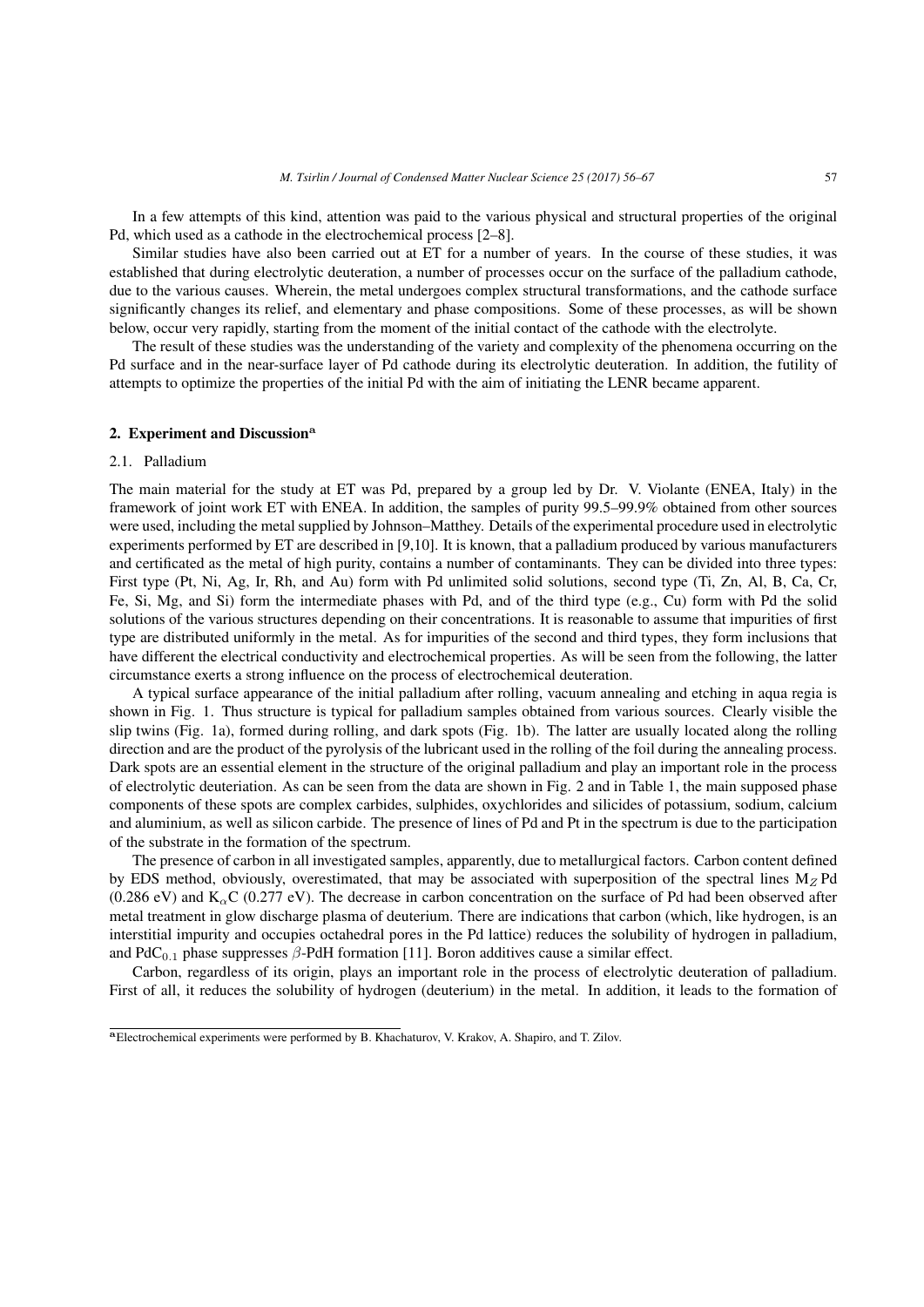

Figure 1. Pd foil after annealing at 850*◦*C and etching in aqua regia, back scattered electrons images. The twins (a) and black spots (b) are seen.

carbide phases of a number of elements - micro-impurities in palladium, for example, silicon, alkaline earth metals, etc. We must also keep in mind the possible interaction of lithium, which exists in the form of various compounds on the surface of palladium, with carbon. The formation of carbide phases on the surface of the cathode is one of the causes of its electrochemical heterogeneity, which plays an important role in the mechanism of deuteration. In this way, micro impurities, forming a micro heterogeneous structure, have a significant effect on the process of electrolytic deuteration [12]. Of course, the mechanism of this influence is different when considering different stages of the process (adsorption, diffusion, recombination, mass transfer, etc.) [13,14].

## 2.2. Texture

The free energies the faces of Pd  $(J/m^2)$  are:  $(111) - 1.31$ ,  $(100) - 1.49$ ,  $(110) - 1.55$ , and the work functions of these faces are equal (eV) 5.25, 5.11 and 4.87, respectively [15]. Nevertheless, experience shows that the predominant texture of the rolled palladium is (100).

The formation of (100) texture is, apparently, caused by an influence of the impurities (mainly, carbon) at the grain



Figure 2. Typical EDS spectrum of the dark spot.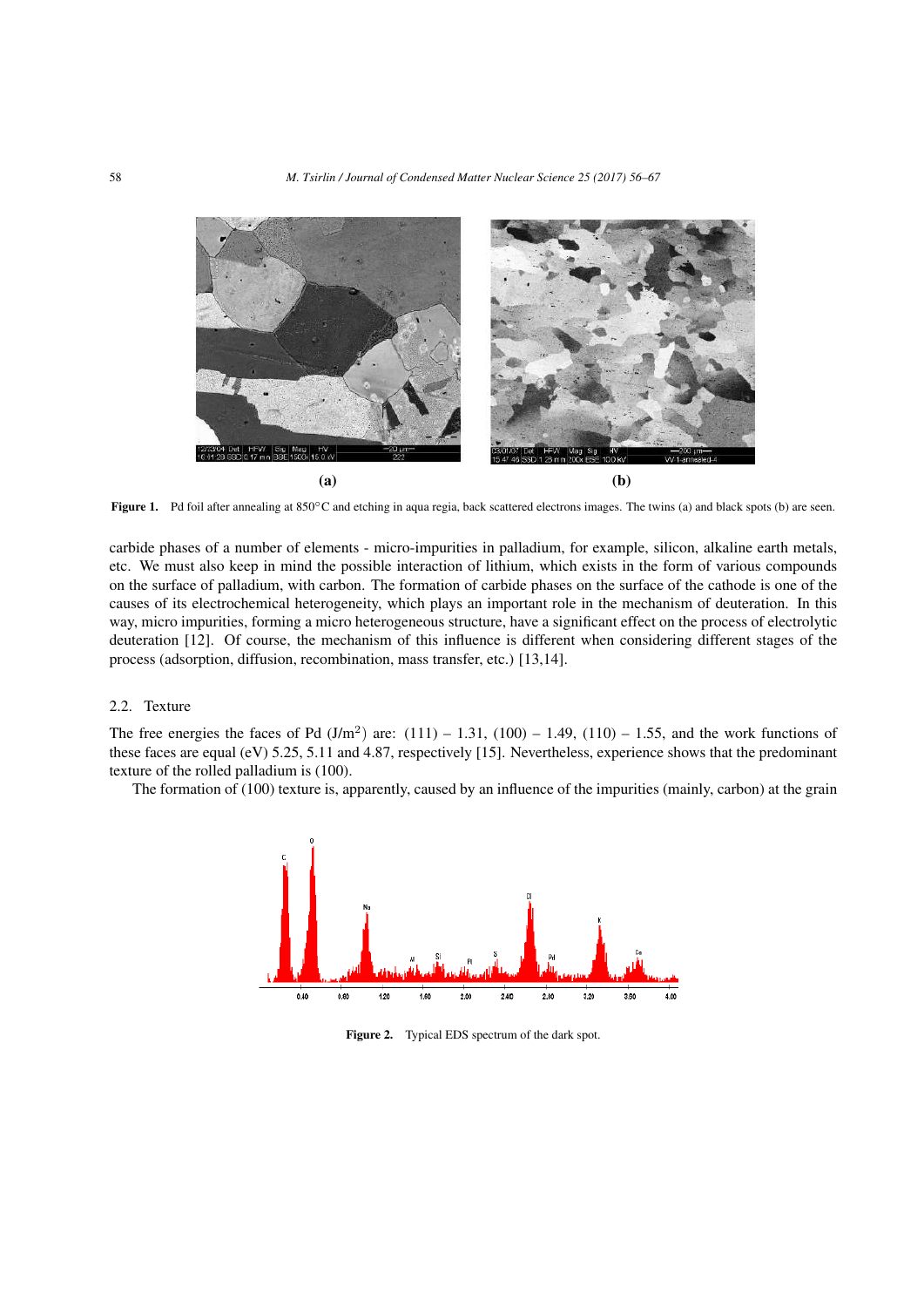| Element  | Wt. $(\%)$ | At. $(\%)$ |
|----------|------------|------------|
| C        | 35.77      | 52.48      |
| $\Omega$ | 26.19      | 28.84      |
| Na       | 4.92       | 3.77       |
| Al       | 0.43       | 0.28       |
| Si       | 1.05       | 0.66       |
| Pt       | 0.39       | 0.04       |
| S        | 1.44       | 0.79       |
| C1       | 10.68      | 5.31       |
| Pd       | 2.55       | 0.42       |
| K        | 11.07      | 4.99       |
| Ca       | 5.52       | 2.43       |
| Total    | 100.00     | 100.00     |

Table 1. The typical composition of the dark spot.

boundaries of Pd, which hinder to develop (111) planes parallel to the surface at the rolling procedure. Our experiments on annealing of the rolled Pd in hydrogen convincingly testify to the favor of this assumption. The results of these experiments have shown that the fraction of the texture (111) increases with increasing annealing duration and thus lowering the free energy of the system. Does the texture of the original Pd affect the kinetics of deuterium absorption and (or) to initiating LENR? In [3.5] and other works by the same authors asserted that the texture (100) is the most favorable from the point of view of initiation of LENR. Experimental data are not consistent with this statement. The reasons for this discrepancy are easily understandable. First, besides the texture (100), other orientations, for example (111) and (110), play an important role in initial Pd. The existence of various orientations of grains (and also their sizes!) in the original Pd can be clearly seen in Fig. 3. Secondly, more importantly, during the absorption of deuterium (hydrogen), the intensive processes restructuring of the metal occur, including the reorientation of the grains. This process is especially important in the case of the spinodal decay of the deuterium solid solution in Pd. Finally, the grain boundaries play a much smaller role than the sub-grain ones during the deuterium absorption process. The last two factors will be discussed in more detail below. Therefore, it is not worth to exaggerate the role of the initial palladium texture neither in the processes of adsorption (absorption) of deuterium nor in its initiation of LENR.

It should be noted that deep etching of Pd leads to the formation of the developed microstructures of the type shown in Figure 4, with characteristic prismatic crystals, faceted by the planes (111), very similar to structures spontaneously formed during electrochemical deuteration of Pd. It is clear that such an etching result is due to a decrease in the free energy of the surface. The EBSD method provides valuable information about the orientation of such structural elements, since the X-ray beam in this method falls to the surface at small angles, and the diffraction pattern is formed in a layer several tens of nanometers in thickness. However, the author is not aware of studies of such structures of deep etching of Pd after its electrochemical treatment by this method. Of course, the difficulty of its using it is partly due to the deformation of the metal after the experiment and the formation of an irregular surface.

We used only the X-ray method, in which the depth of formation of the diffraction pattern occurs in a surface layer several microns thick. Therefore, the contribution of surface structures of the type shown in Fig. 4, in the formation of diffraction peaks in this method, is relatively small. The predominant texture (100) of the original palladium samples was detected by us after their standard etching in aqua regia. The textures (111) and (110) have been expressed comparatively weak.

#### 2.3. Grains, mosaic blocks and dislocations

The grain size distributions in some Pd cathodes are shown in Fig. 5. These curves are obtained by using the software "Simagis", developed by Smart Imaging Technologies. It can be seen that the grain sizes practically do not influence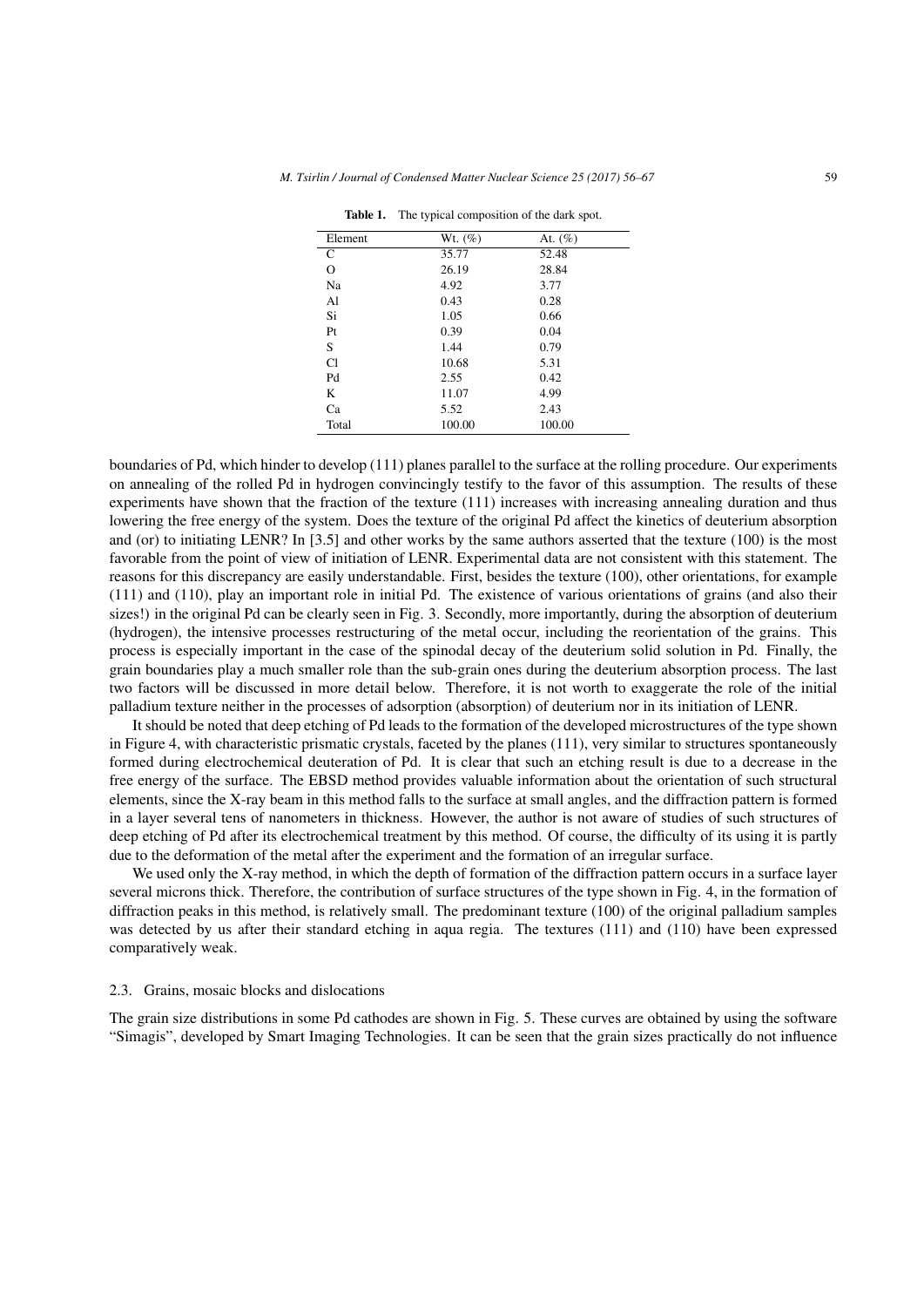

Figure 3. Virgin Pd foils after rolling and annealing at 850*◦*C. Scale bar-25 *µ*m.

the probability of initiation of LENR, and most of the grains have dimensions of *∼*50 *µ*m. As noted in [16], such grains are optimal from the point of view of achieving maximum loading.

We measured the sizes of coherent scattering regions (the size of the mosaic blocks) in typical Pd samples by X-ray rocking curve method. They were within the limits of 150–400 nm. Since the boundaries of the blocks of the mosaic are dislocation walls and the latter, it is possible to believe, are traps for absorbed deuterium, it is should be supposed that the grain sizes in themselves do not influence significantly the process absorption, compared to the influence of mosaic blocks' boundaries, bearing in mind that the total length of the latter's approximately three orders of magnitude higher. The typical dislocation density in the Pd sample 64, measured using a transmission electron microscope (JEM 2010) at an accelerating voltage of 200 kV, is  $\sim$ 3–6 × 10<sup>10</sup> cm<sup>−2</sup>.



Figure 4. Deep etching reveals the close-packed planes (111) on Pd surface.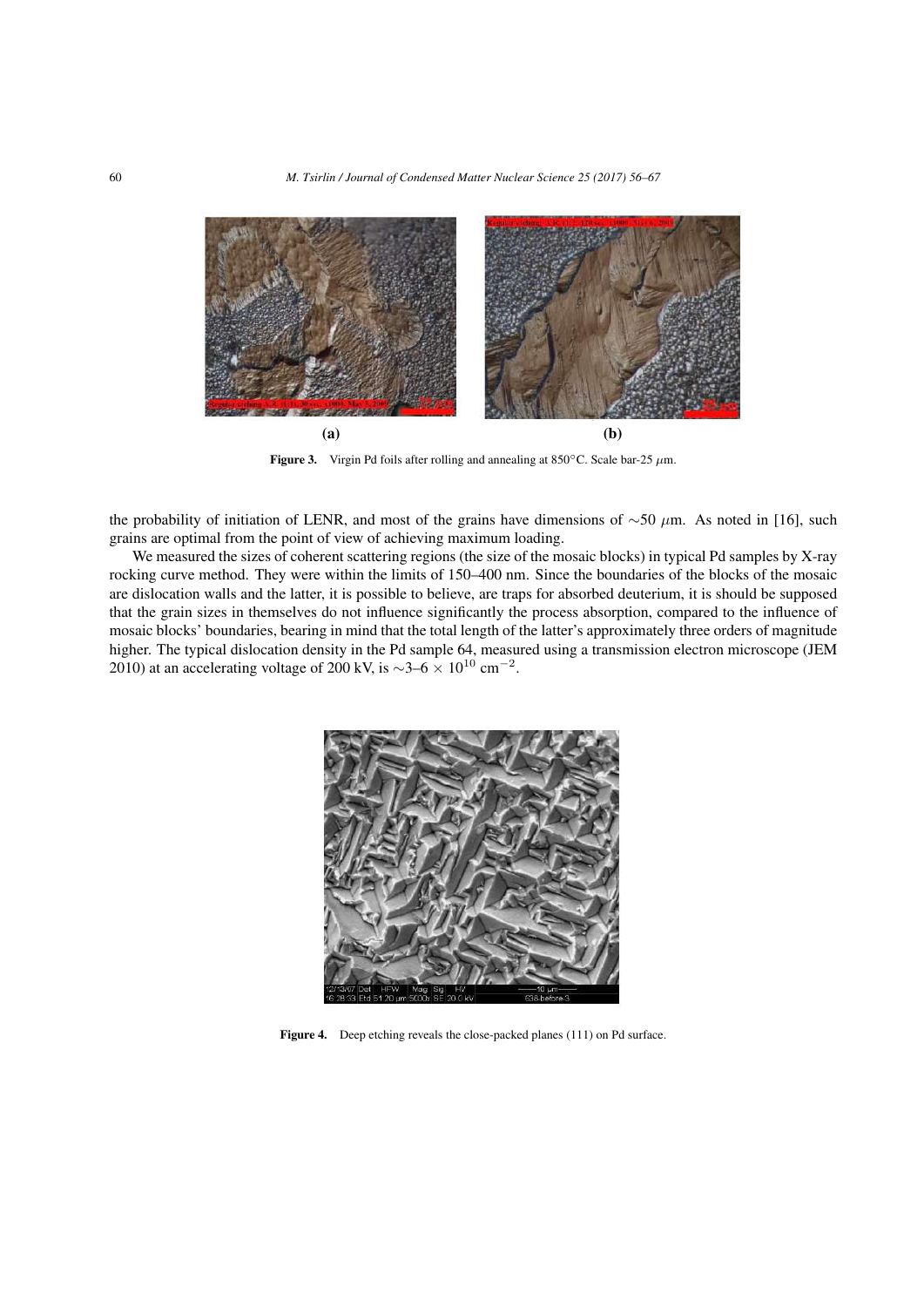

Figure 5. The grain size distribution for some Pd cathodes. The annealing temperature is 870*◦*C, annealing time is 3 h. Red curves – the cathodes showing anomalous heat effect (AHE), blue curves– the cathodes without AHE.

# 2.4. Spinodal decay

As known [17], the spinodal decay is possible in connection with the system transition into a labile state. This condition is expressed as follows:  $(\partial^2 \mu/\partial n^2)_{T,P}$  < 0. With decreasing this value, the wavelength of the spinodal structures also decreases (Fig. 6). The process is realized by the propagation of a wave of stresses through the sample. The following relaxation of the system gives rise to considerable increasing of the structural heterogeneity. The process is accompanied by so large the increase of defect concentration that their evolution occurs due to the collective effects and formation of the fractal structures. At temperatures below the critical  $(T<sub>s</sub>)$  at which this condition is fulfilled, the effective coefficient of diffusion, *D*(*c*), becomes negative, and the motion of atoms, strictly speaking, can no longer be called diffusion, since it leads to an increase in inhomogeneities. Nevertheless, since Fick's law is formally fulfilled, the diffusion terminology is preserved even at  $T < T_s$ , and the corresponding atomic transfer for  $D(c) < 0$  is known as "upward diffusion". The system relaxation during the spinodal decomposition is accompanied by growth of its heterogeneity. The process is almost non-activated.

In this way as a result of phase transition of  $\beta$  Pd–D solution ( $\beta \rightarrow \beta + \alpha$ ), for example, due to temporarily reversing the polarity of the electrodes, a specific regular modulated structure is formed, whose morphology is determined by the original texture (100) of Pd.

A surprising effect is the difference in textures of newly formed phases: whereas the *β*-phase texture remains unchanged (100), that of  $\alpha$ -phase becomes (110). The result is a significant increase in the concentration of defects, mainly dislocation walls at the phase boundaries,  $a/\beta$ , and  $\beta \leftrightarrow \beta + \alpha$  decay is accompanied by profound rearrangement of Pd–D solid solution, leading to a significant increase in the dislocation density (up to 10<sup>11</sup>–10<sup>12</sup> cm*−*<sup>2</sup> ).

#### 2.5. Electrochemical heterogeneity of the Pd cathode surface and its consequences

So, the dispersed two-phase structure forms when the spinodal decay of *β* solid solution Pd–D occurs. It is important for us is the difference of the potentials of these phases in equilibrium with the electrolyte.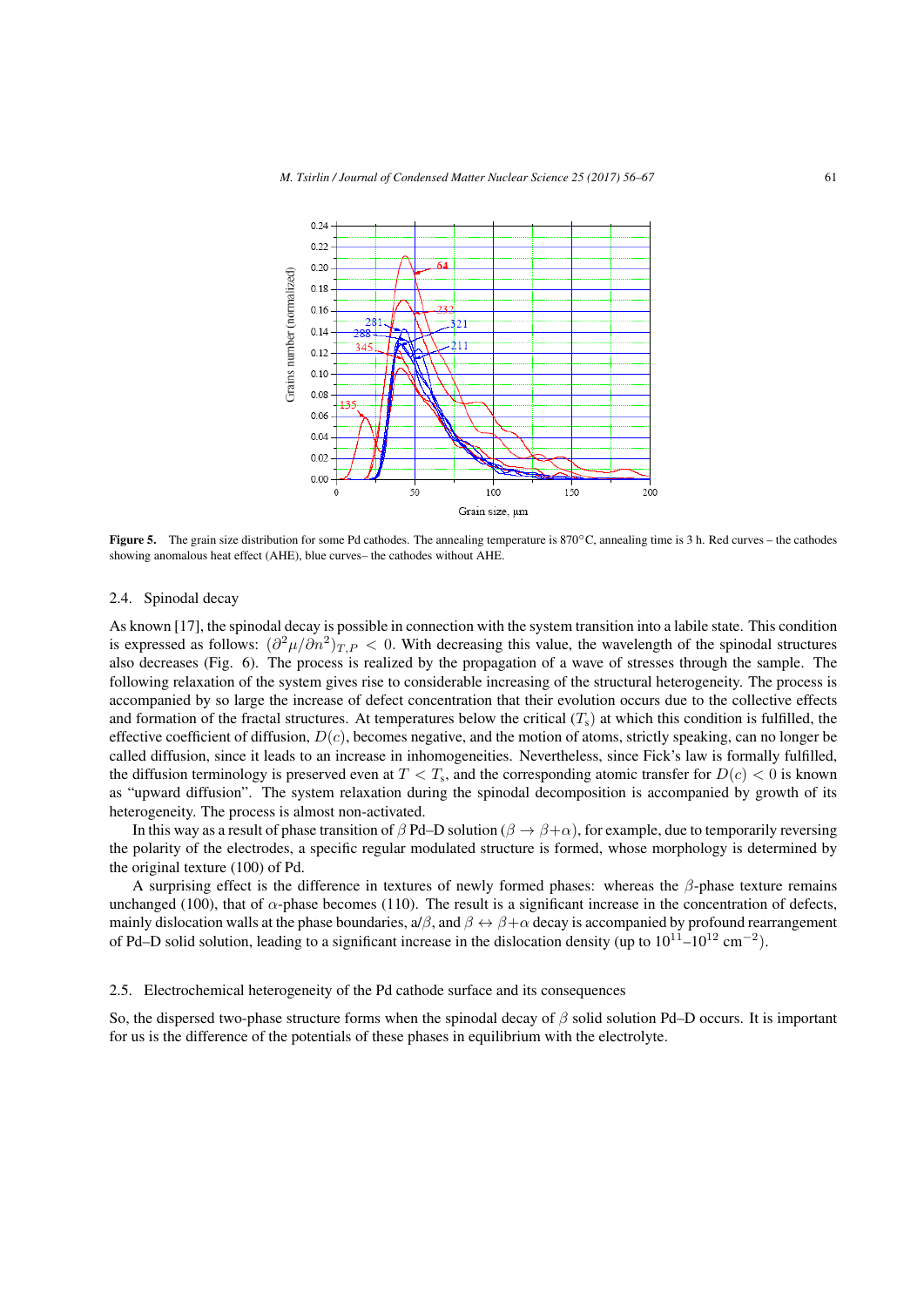

Figure 6. The spinodal decay of *β* phase (Pd–D solution) and formation of the hierarchical multi-level structures. This extremely heterogeneous structure consists of *β* and *α* Pd–D solid solutions. The dislocation walls confine rectangular sub-grains.

According to [18], the open circuit voltages (OCV) of  $\alpha$  and  $\beta$  phases relative Pt reference electrode is equal to –0.85 and –1.35 V, respectively. Unfortunately, in the literature, there are no data on the measurement of the electrochemical heterogeneity of the surface of the Pd cathode during its electrochemical deuteration, for example, at the simultaneous presence of  $\alpha$  and  $\beta$  phases. At the same time, such in-situ measurements, for example, using the scanning reference electrode technique (SRET), and the scanning Kelvin probe (SKP) [19–23], would make some clarity regarding the details of adsorption, absorption, and surface mass transfer mechanisms of the electrochemical deuteration of Pd. Thus, the scanning Kelvin probe force microscope gives good spatial resolution at direct measurement of the local Volta potential differences resulting from very complicated microstructures. These studies are particularly important since the heterogeneity of the surface of the Pd cathode is its immanent property and decisively influences the mechanism of the process.

The electrochemical heterogeneity of the Pd surface can be caused not only by the spinodal decay of the *β* Pd–D solution but also by the presence of the other inhomogeneities, for example, the dark spots, the secondary palladium crystals growing in the process of electrolysis with a content of Pt lower than on the rest of the cathode surface, etc. In addition, it must be borne in mind that the original Pd always has foreign, often poorly conducting inclusions, which have a metallurgical origin. We observed various types of similar inclusions, for example, Quartz, silicates, and alkali metal aluminates, etc. It should also be mentioned formation, during the electrolytic process, of the halides, carbonates of the alkaline and alkaline earth metals, localized, as a rule, on the protrusions and facets of newly formed crystals. One should not forget about the presence of Li on the surface of the cathode, which forms solid solutions, inter-metallides and multi-component compounds with the impurities contained in Pd. We detected Li, in particular, in the form of lithium aluminate by the X-ray method. A presence of all these types of micro impurities on the surface, as our experience shows, is almost inevitable, especially when working with open cells.

Thus, the complex elemental and phase compositions of the Pd cathode with heterogeneity of different compositions and sizes, up to submicroscopic ones, create a complex distribution of the electric potential on its surface during the electrochemical process. Finally, a specific contribution to the electrochemical heterogeneity of the surface is introduced by its uneven relief due to the plastic deformation of the metal, because the potentials of the protruding areas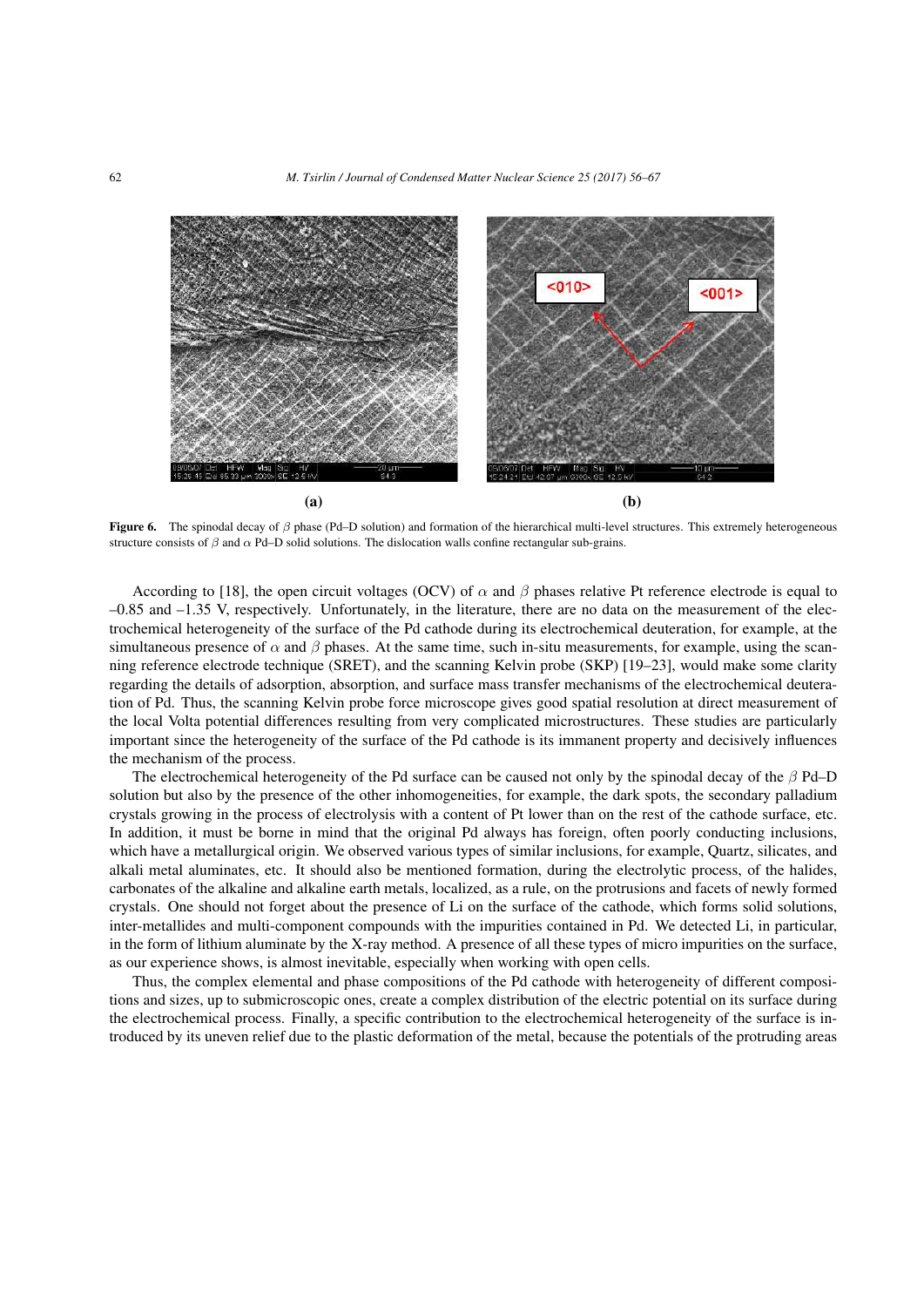and depressions on the cathode surface are different [24]. Thus, a complex distribution of electrochemical potentials arises on the surface of the Pd during its cathodic polarization, accompanied by the appearance of surface currents and, consequently, surface mass transfer. In this case, relatively non-noble (having a more negative potential relative to the matrix) surface areas, can dissolve in the surface layer of the electrolyte. The reverse process occurs on relatively noble areas. The rates of these processes depend on the magnitude of the local electric fields.

In our experiments, we observed an almost equilibrium "growth" of negative Pd crystals in the form of a truncated semi-octahedron on grains with orientations (100) and (111) – (Figs. 7a and b, respectively) and fast growth of secondary dendritic Pd crystals (Fig. 7c). The growth of dendrites, as a rule, occurs in places of localization of electric fields of high intensity arising at the boundaries of a conducting matrix with non-conducting inclusion. Usually, we observed the growth of such dendrites in places where dark spots were located (Fig. 7c). Often spatially separated dissolution–crystallization processes occupy significant areas of the cathode surface, and in that cases we observe vast surface areas, with characteristic etch structures and mass secondary growth (Fig. 8). A striking similarity is found between the structures of the initial etched palladium (Fig. 4) and the extensive surface sections of the Pd cathode after its electrochemical deuteration (Fig. 8a and c). Figure 8c presents a remarkable picture of the mass crystallization of secondary Pd crystals with a highly developed lace-like structure and an increased content of Pt. It is clear that the description of structures of this kind in terms of their texture does not make sense.

#### 2.6. About selection criteria for Pd cathodes

From what has been said above, it is easy to conclude that the search for properties of the initial Pd that would contribute to the initiation of LENR is meaningless since both the composition of the metal surface and its structure undergo significant and rapid changes immediately after the beginning of the electrochemical process. It must be assumed that this circumstance caused the ineffectiveness of such attempts. Certainly, and our attempts to find correlations between the various physico-chemical and structural characteristics of the original Pd and the probability of nuclear transformations also turned out to be futile.

Let us look at the most popular assumptions about these criteria.



Figure 7. Growth of the negative and the secondary Pd crystals on Pd cathode during electrolytic deuteration; a, b-the negative crystals grown up on the Pd grains of the *⟨*100*⟩* and *⟨*111*⟩* orientations correspondingly, c – the dendritic secondary Pd crystals grown up on the Pd-dark sport boundary.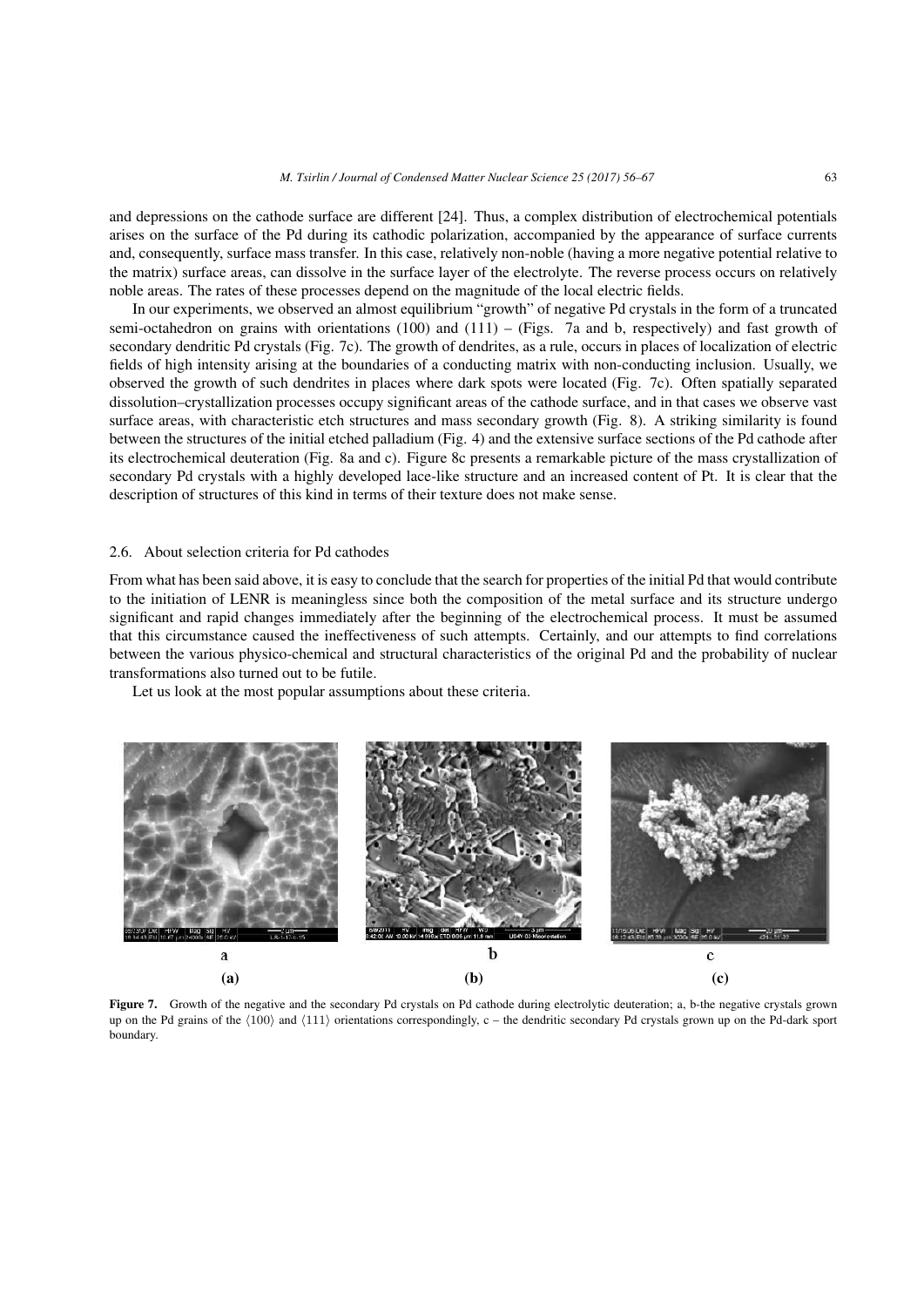

Figure 8. Structural transformations of the cathode surface; a) and b) - apparently, the cathodic regions, undergone the etching process; (compare to the structure shown in Fig. 4, c) a mass crystallization of the secondary Pd crystals (compare to Fig. 7c).

(a) Common is the assertion that the probability of LENR increases with increasing ratio D/Pd, especially at its values more than 1 [2,25, 26]. Although the D/Pd parameter has an indirect relationship to the search for palladium estimation criteria, its discussion is of great methodological importance. The fact is that the experimental data obtained in different laboratories are contradictory.

Thus, the probability of AHE, according to [26], increases with the increasing in the concentration of deuterium in Pd, and the probability of AHE increases sharply as the loading approach approaches 1. At the same time, in accordance with the data obtained by ET, the effect was observed usually at  $D / Pd$  ratio 0.6–0.7, i.e. near the phase boundary of  $\alpha + \beta/\beta$ . Similar results have been obtained by Storms [12]. From general considerations, it is clear that the probability of the interactions of deuterons, leaving aside the problem of overcoming the Coulomb barrier, does not require extremal high average concentrations of deuterium absorbed in the metal. It is reasonable to assume that a high local concentration of deuterons, say, on dislocation walls, is quite sufficient incentive to initiate their interaction. Anyway, any of known models LENR does not give a reasonable explanation of sharp increase of probability AHE at extremely high loadings which are coming close to 1.

Thus, this problem requires additional theoretical and experimental studies, taking into account other process parameters, for example, the temperature of the cathode and the duration of the incubation period.

(b) Both characteristics of the initial Pd, namely, texture and grain sizes are very popular as quality parameters of the metal. Supporters of this idea tacitly assume that the loading values play a significant or even dominant role in initiating the LENR (see point a). However, even if we accept the high loading postulate as a prerequisite in initiating LENR, then these parameters cannot play a significant role since radical changes in the surface structure and the formation of a developed sub-grain structure of the metal during its cathodic polarization make their optimization meaningless. From the foregoing, it is also obvious that the statement about the favorable role of the texture (100) as concerning fast loading, and, consequently, the initiation of the LENR effect, does not have any grounds.

As for the influence of the grain size, the foregoing consideration indicates clearly that this parameter does not have any effect on the initiation of the effect and therefore cannot serve as a criterion for Pd pre-selection. First of all, direct experimental data contradict this position (see Fig. 5). The inapplicability of this criterion is obvious, bearing in mind that it is the sub-grain, and not the grain structure, that plays an important role in the absorption of deuterium. In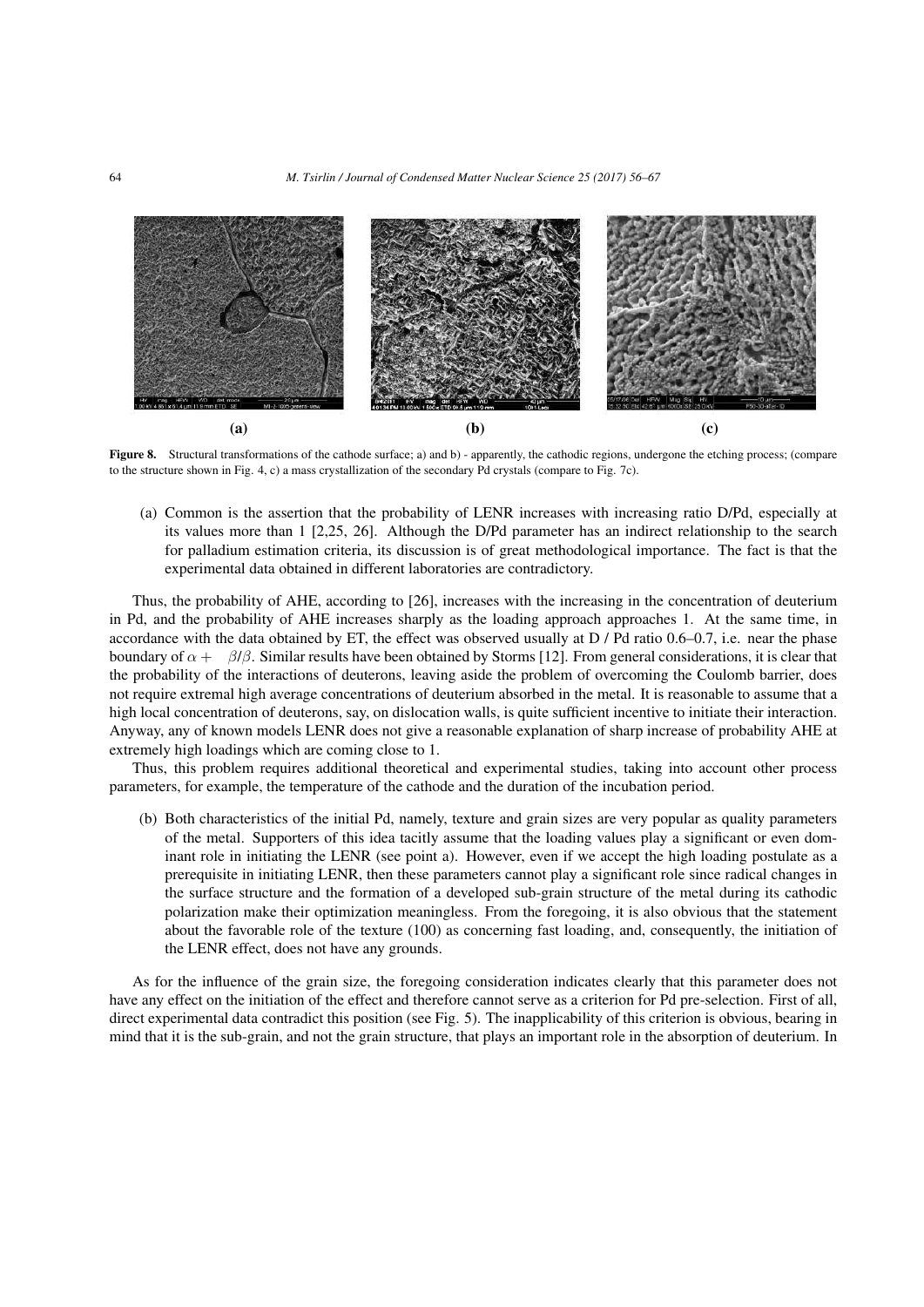fact, if we assume that the increase in time of settled life of the absorbed deuterium ions and, therefore, the probability of interaction of their nuclei associated with the concentration of dislocations as traps for deuterium ions, then just the sub-grain structure can be a parameter to optimize the structure of the original Pd.

(c) In the papers of V. Violante with co-workers (see, e.g. [2,8]) the measurements of the surface energy spectra of the Pd, or a specific state of the surface of the metal, e.g., its roughness, the spectra of the surface plasmons, the form of the power spectral density function, etc., have been suggested as criteria the probability of the LENR. In a view of the aforesaid apparently, that cardinal restructuring of a surface of metal during its electrochemical processing changes a type of the specified spectra right away after the beginnings of experiment and renders impossible to accept such measurements as a way of preliminary selection of cathodes.

It is this circumstance that is the reason why it is impossible in principle to develop criteria for estimating the initial Pd in view of achieving the reproducibility of the LENR effect.

#### 3. Conclusions

The foregoing considerations lead us to a conclusion that there are no properties of the original Pd, the optimization of which could trigger the LENR mechanism automatically due to the high stochasticity of the electrochemical system. Therefore, we have to reformulate the problem. First, it is necessary to achieve reproducibility of the experiment. That is, to exclude, or at least minimize the influence of uncontrolled parameters. The main factor that introduces uncontrollable disturbances into the system is the presence of micro-impurities in Pd. Therefore, the first step in overcoming the low reproducibility of the experiment is the use of high-purity metal. Here we can see an obvious analogy with the beginning of the semiconductor era. An essential flaw in this analogy is the absence of the working theory of LENR. The existence of such a theory would radically change the formulation of the problem, namely, instead of improving reproducibility, the task would be a programmable launch of LENR.

The difficulty in obtaining pure Pd is caused its high absorption capacity with respect to the interstitial impurities. Therefore, a promising direction should be considered making of film cathodes by Pd deposition on metal substrates in reducing environment or in high vacuum.

When preparing compact Pd cathodes, one should be guided by the following considerations: (1) dealing with a pure metal containing minimum impurity content; (2) the annealing parameters do not play a decisive role and should be selected only from the consideration of minimizing the internal stresses in the metal arising during its rolling.

Preliminary oxidation of the cathode should be carried out in pure oxygen. The metallurgical cycle and subsequent metal treatments (rolling, etching, etc.) should be carried out in clean rooms. It would be reasonable to process Pd foils after rolling or after annealing by glow discharge plasma of the deuterium with the purpose of getting rid of lubricant residues.

Obviously, it is necessary to refuse to work with the open electrochemical cells, though they show sometimes outstanding, but highly irreproducible results with respect to AHE.

#### Acknowledgements

The author is grateful to Michael McKubre, Vittorio Violante, and to Graham Hubler for fruitful discussions of the problems raised here, and stimulating writing of this paper.

### References

[1] M. Fleischmann, S. Pons, M. Anderson, L. Li and M. Hawkins, Calorimetry of the palladium–deuterium–heavy water system, *J. Electroanalytical Chem*. 287 (1990) 293–350.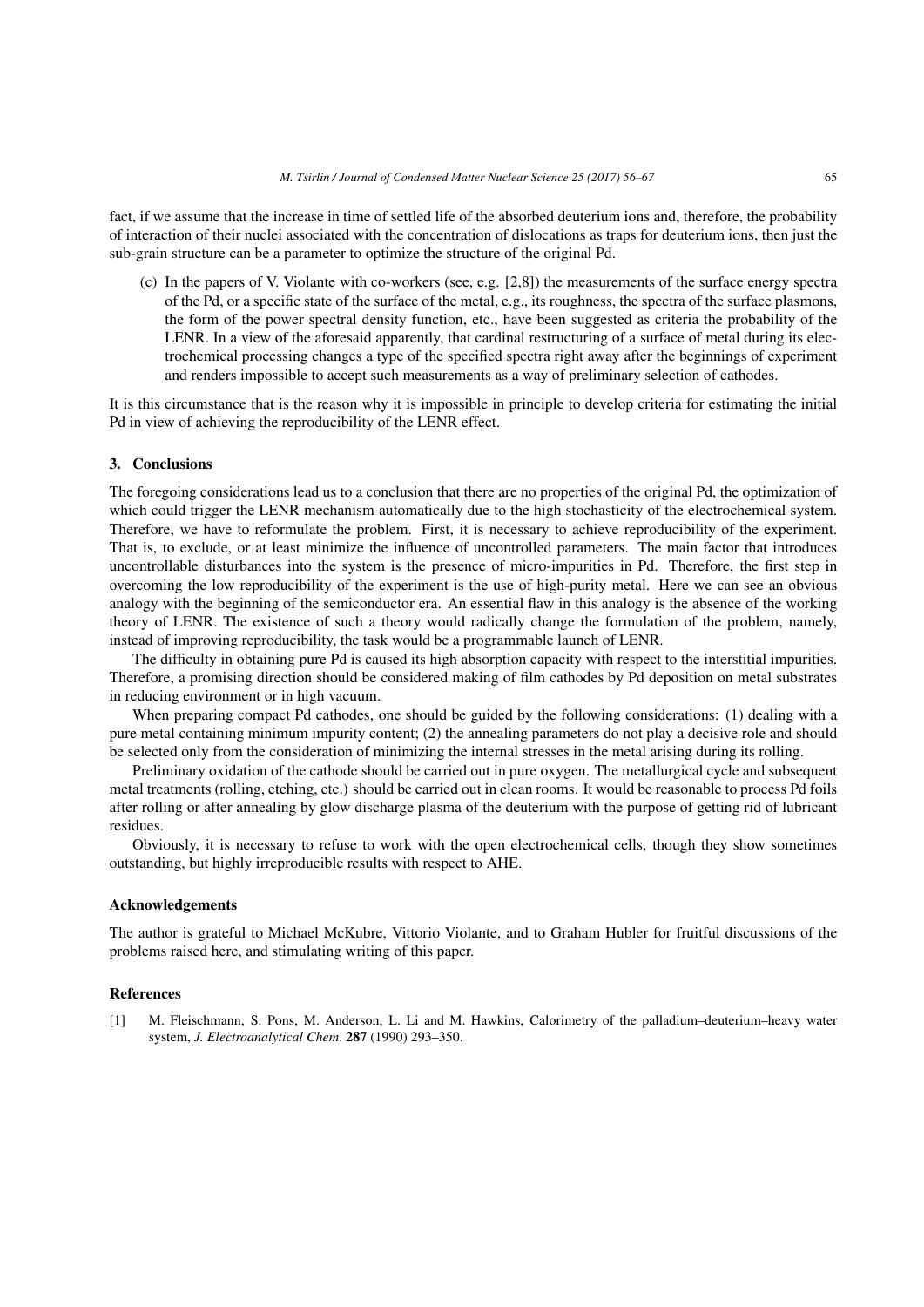- [2] V. Violante, F. Sarto, E. Castagna, M. Sansovini, S. Lecci, D. L. Knies, K. S. Grabowski and G. K. Hubler, Material science on Pd–D system to study the occurrence of excess of power, *Proc. XIV Int. Conf. Condensed Matter Nucl. Sci.*, Washington DC, 10–15 August 2008, Vol. 2, pp. 429–436.
- [3] V. Violante, E. Castagna, S. Lecci, M. Sansovini, G. Hubler, D. Knies, K. Grabowski, M. McKubre, F. Tanzella, C. Sibilia, Z. Del Prete and T. Zilov, Evolution and progress in material science for studying the Fleischmann and Pons effect (FPE), *Proc. XV Int. Conf. Condensed Matter Nucl. Sci.*, Rome, Italy, 5–9 October 2009, pp. 1–4.
- [4] V. Violante, F. Sarto, E. Castagna, S. Lecci, M. Sansovini, M. McKubre and F. Tanzella, The study of the Fleischmann and Pons effect through the materials science development, *Proc. XVI Int. Conf. Condensed Matter Nucl. Sci.*, Chennai, India, 6–11 February 2011, 313–328.
- [5] V. Violante, E. Castagna, S. Lecci, F. Sarto, M. Sansovini, T. D. Makris, A. Torre , D. Knies, D. Kidwell, K. Grabowski, D. Dominguez, G. Hubler, R. Duncan, M. McKubre, A. La Gatta and L. Giorgi, Excess of power during electrochemical loading: materials, electrochemical conditions and techniques, *Proc. XVIII Int. Conf. Condensed Matter Nucl. Sci.*, Columbia, MU, USA, 20–25 July 2013, *J. Condensed Matter Nucl. Sci*. 15 (2015) 44–54.
- [6] V. Violante, E. Castagna, S. Lecci, F. Sarto, M. Sansovini, A. Torre, A. La Gatta, R. Duncan, G. Hubler, A. El Boher, O. Aziz, D. Pease, D. Knies and M. McKubre, Review of materials science for studying the Fleischmann and Pons effect, *Current Sci.* 108 (4) (2015) 540–558.
- [7] V. Violante, E. Castagna, S. Lecci, F. Sarto, M. Sansovini, T.D. Makris, A. Torre, D. Knies, D. Kidwell, K. Grabowski, D. Dominguez, G. Hubler, R. Duncan, A. El Boher, O. Azizi and M. McKubre, Excess power during electrochemical loading: materials, electrochemical conditions and techniques, *J. Condensed Matter Nucl. Sci*. 15 (2015) 44–54.
- [8] E. Castagna, C. Sibilia, S. Paoloni, V. Violante and P. Sarto, Surface plasmons and low energy nuclear reactions triggering*,*In A. Takahashi (Ed.), *Proc. 12th ICCF*, Yokohama, Japan, World Scientific, Singapore, 2006, 156–162.
- [9] I. Dardik, T. Zilov, H. Branover, A. El-Boher, E. Greenspan, B. Khachatorov, V. Krakov, S. Lesin and M. Tsirlin, in J.-P. Biberian (Ed.), *Proc. ICCF11,* World Scientific, Singapore, 2004, 84–102.
- [10] I. Dardik, T. Zilov, H. Branover, A. El-Boher, E. Greenspan, B. Khachaturov, V. Krakov, S. Lesin, A. Shapiro and M. Tsirlin, Report on electrolysis experiments at energetics technologies, In: Yu. Bazhutov (Ed.), *Proc. 13th Int. Conf. Cold Fusion (ICCF-13)*, Sochi, Russia, 2007, 325–347.
- [11] S.B. Ziemecki, J.A. Jones and D.S. Swartzfager, Coexistence of hydrogen and carbon solutes in the palladium lattice, *J. Less-Common. Metals* 131 (1987) 157–162.
- [12] E. Storms, Anomalous energy produced by PdD, *J. Condensed Matter Nucl. Sci*. 20 (2016) 81–99.
- [13] S. Hamm, O. Dmitrieva, D. Knies, R. Cantwell and V. McConnel, Electrochemical analysis of palladium cathodes towards the advancement of reproducibly high H/Pd loading ratios, Presented at the *ICCF 19 Conference*, April 13–17, 2015, Padua, Italy.
- [14] O. Dmitrieva, D. Knies, S. Hamm, R. Cantwell, M. McConnell, Role of dopants in deuterium loading during electrochemical experiment, Presented at the *ICCF 19 Conference*, April 13–17, 2015, Padua, Italy.
- [15] N.E. Singh-Miller and N. Marzari, Surface energies, work functions, and surface relaxations of low index metallic surfaces from first-principles, arXiv.0801.1077.v2 [cond-mat.mtrl-sci]-10 Nov, 2009, https://arxiv.org/pdf/0801.1077.pdf.
- [16] A. DeNinno, Dynamics in Pd–H(D) systems, *J. Condensed Matter Nucl. Sci.* 4 (2011) 291–303.
- [17] J.W. Cahn and J. E. Hilliard, *J. Chem. Phys.* 28 (1958) 258.
- [18] E. Storms, Formation of *β*-PdD containing high deuterium concentration using electrolysis of heavy-water, *J. Alloys Compounds* 268 (1998) 89–99.
- [19] E. Storms, Anomalous heat generated by electrolysis using a palladium cathode and heavy water, The presentation at the APS Meeting, Atlanta, GA, March 26, 1999.
- [20] J.H.W. deWit, Local potential measurements with the SKPFM on aluminium alloys, *Electrochimica Acta* 49 (2004) 2841– 2850.